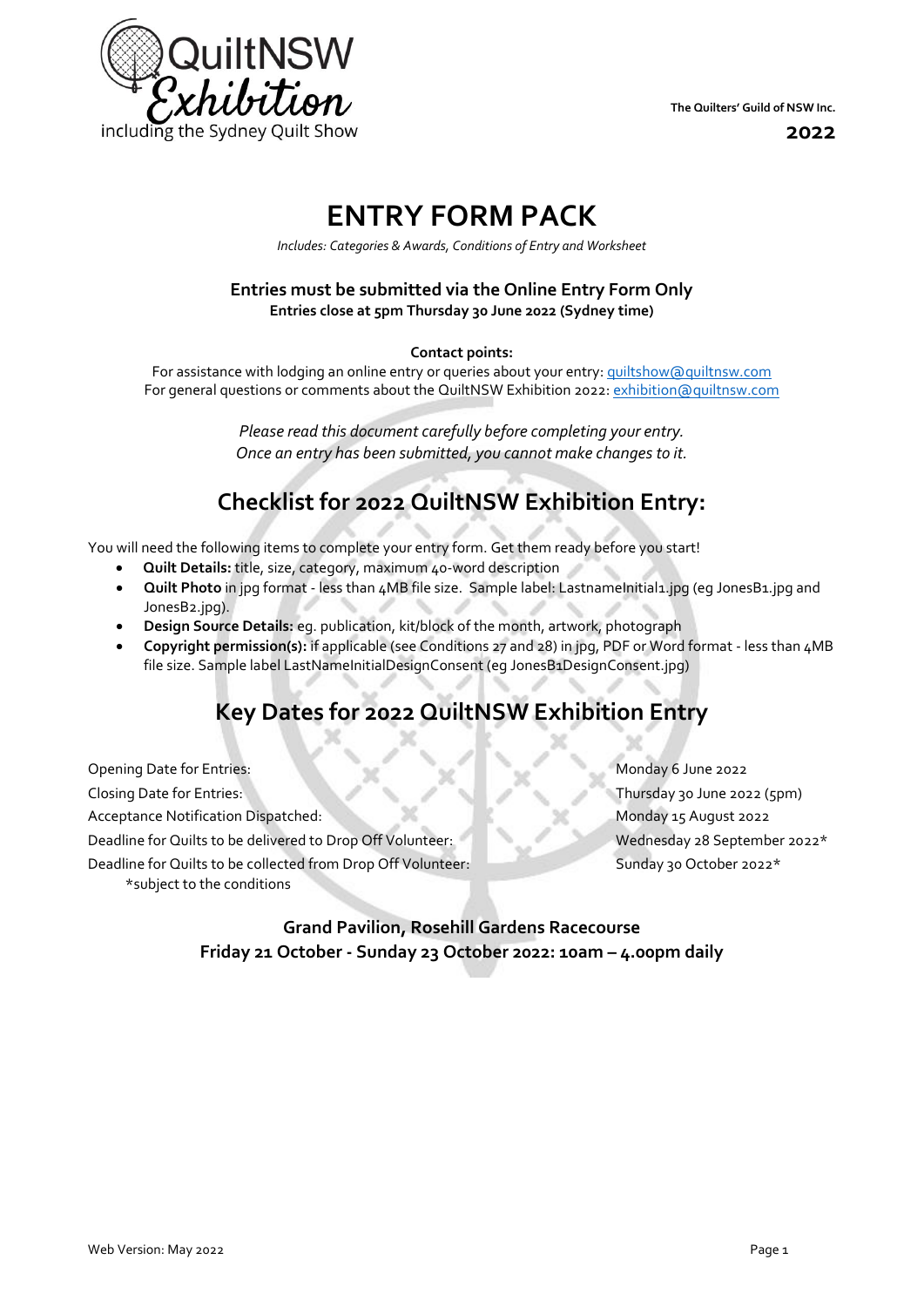

**The Quilters' Guild of NSW Inc.**

**2022**

## **Categories**

## **Amateur**

#### **1. PIECED QUILT**

For predominantly pieced quilts including geometric piecing, improvisational piecing, foundation piecing and English paper piecing. *Min size 40 x 40cm / Max size 280 x 280cm*

#### **2. APPLIQUÉ QUILT**

For predominantly appliqué quilts. (There is no set percentage for appliqué coverage.) *Min size 40 x 40cm / Max size 280 x 280cm*

#### **3. COMBINED PIECED & APPLIQUÉ QUILT**

For quilts that are a combination of both appliqué and piecing.

*Min size 40 x 40cm / Max size 280 x 280cm*

#### **4. OTHER TECHNIQUES**

For quilts where the main technique is not piecing or appliqué. Includes wholecloth, stencilling, embroidery, crazy quilting, embellishment, painting and fabric manipulation.

*Min size 40 x 40cm / Max size 280 x 280cm*

#### **5. ENTRANT'S QUILT TOP QUILTED BY ANOTHER**  *See Condition of Entry 21*

The entrant's top, quilted by another. The focus is on the quilt top.

*Max size 280 x 280cm*

## **Professional**

*See Conditions of Entry 24 & 25 for definition of "Professional"*

#### **6. PIECED QUILT**

For predominantly pieced quilts including geometric piecing, improvisational piecing, foundation piecing and English paper piecing. *Min size 40 x 40cm / Max size 280 x 280cm*

#### **7. APPLIQUÉ QUILT**

For predominantly appliqué quilts. (There is no set percentage for appliqué coverage.) *Min size 40 x 40cm / Max size 280 x 280cm*

#### **8. COMBINED PIECED & APPLIQUÉ QUILT**

For quilts that are a combination of both appliqué and piecing.

*Min size 40 x 40cm / Max size 280 x 280cm*

#### **9. OTHER TECHNIQUES**

For quilts where the main technique is not piecing or appliqué. Includes wholecloth, stencilling, embroidery, crazy quilting, embellishment, painting and fabric manipulation.

*Min size 40 x 40cm / Max size 280 x 280cm*

#### **10. ENTRANT'S QUILT TOP QUILTED BY ANOTHER** *See Condition of Entry 21*

The entrant's top, quilted by another. The focus is on the quilt top. *Max size 280 x 280cm*

### **11. MINIATURE**

May be either scaled down patterns or your own original design, including postcards. *Max perimeter 200cm*

**Open**

#### **12. COVERLET**

Two layers only with or without some form of stitches through the layers. *Max size 280 x 280cm*

#### **13. ART QUILT**

For abstract or figurative artworks made predominantly of fabric comprised of at least 2 full layers stitched together. Must be the original design of the entrant, not a copy or a variation on the original design of another artist working in any medium.

*Max size 280cm any one side.*

#### **14. PICTORIAL QUILT**

For quilts depicting a person, place or thing in representational form regardless of design source. *Max size 280cm any one side.*

#### **15. MODERN**

*See Condition of Entry 22* For quilts inspired by modern design*. Max size 280 x 280cm*

#### **16. TWO PERSON COLLABORATIVE QUILT**  *See Condition of Entry 19*

For quilts that are a collaboration between two people. *Max size 280 x 280cm*

#### **17. GROUP/COLLABORATIVE QUILT** *See Condition of Entry 20*

To be made by 3 or more people. *Max size 280 x 280cm*

## **Junior**

*See Conditions of Entry 18 for definition of "Junior"*

#### **18. JUNIOR MEMBER A (Up to Year 6)**

*Max size 280 x 280cm.* Free Entry

#### **19. JUNIOR MEMBER B**

**(Years 7 - 12, Including Year 12 Work from 2021)** *Max size 280 x 280cm.* Free Entry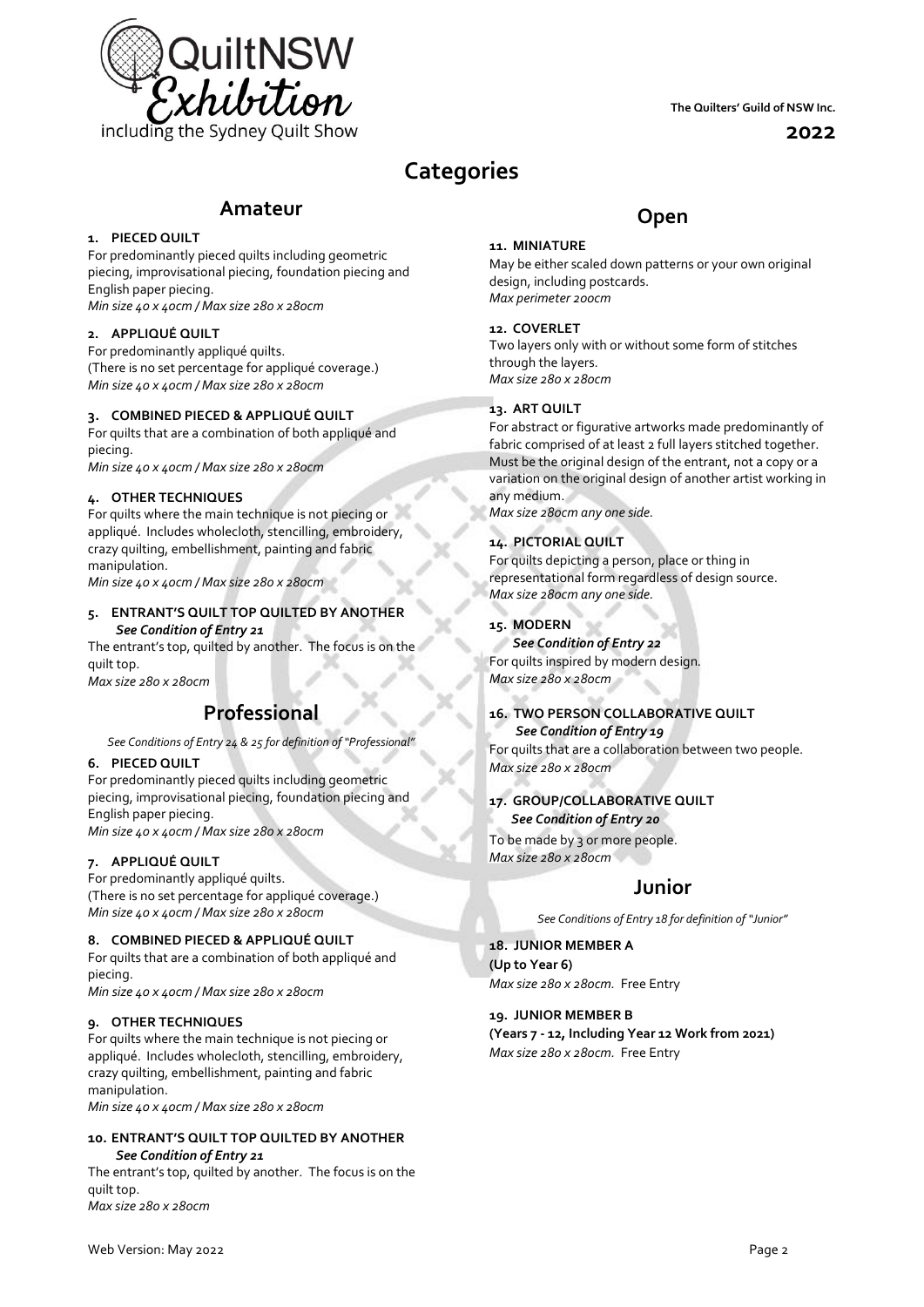

including the Sydney Quilt Show

## **2022 Special Themed Category**

#### **20. Blue and White** *See Condition of Entry 26*

Any technique. Traditional, contemporary, modern and art quilt welcome! Any blue and fresh bright white (no cream).

Open to individuals including, subject to the conditions, entrant's quilt top quilted by another. *Max size 280cm x 280cm*

**2022**

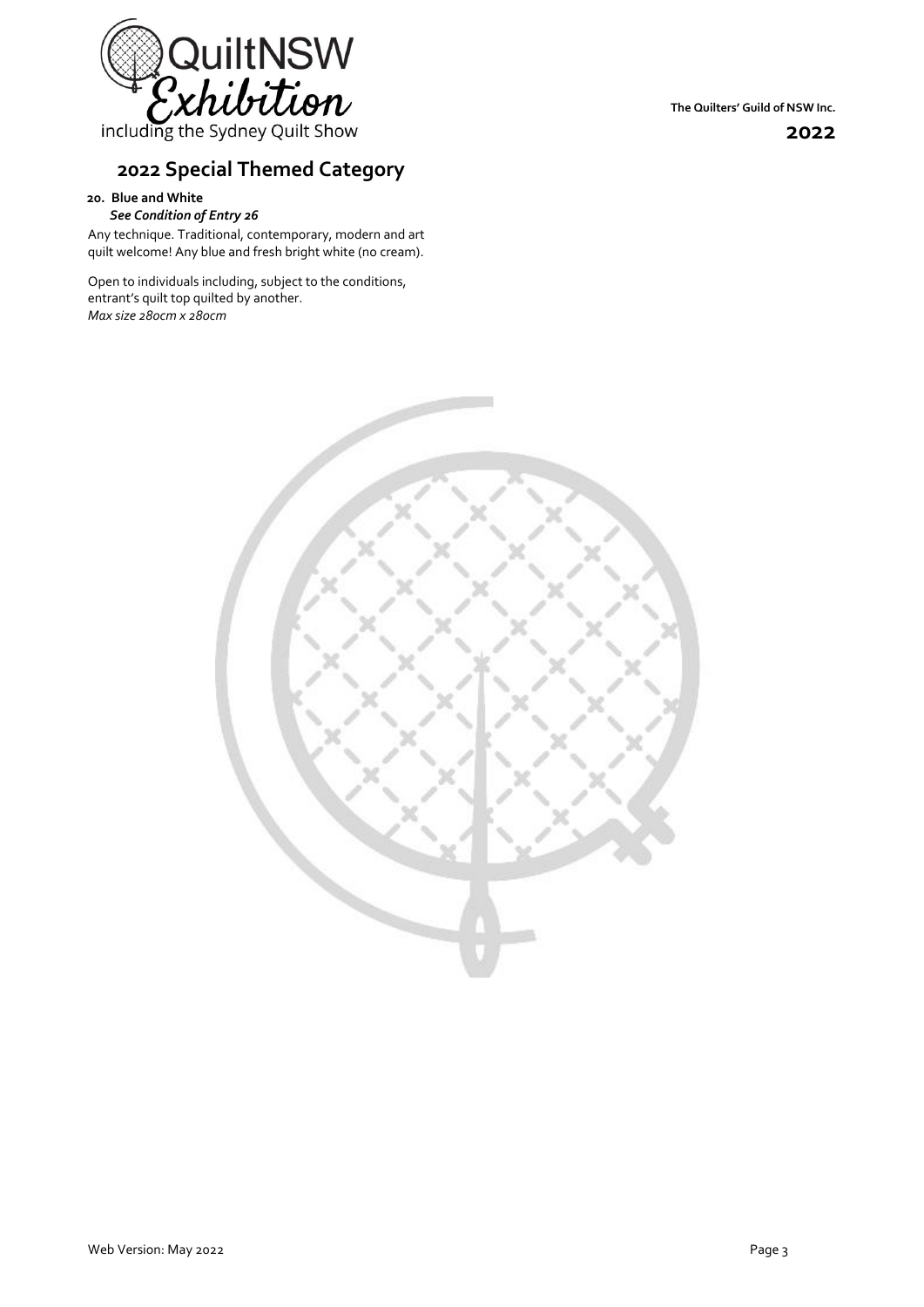

**The Quilters' Guild of NSW Inc.**

**2022**

# **AWARDS**

**Special Awards**

BERNINA Best of Show BERNINA Amateur Encouragement Award \*Best Traditional Quilt (Amateur) \*Best Traditional Quilt (Professional) \* Best Contemporary Quilt (Amateur) \* Best Contemporary Quilt (Professional) \* Best Hand Made Best Use of Colour

**\* Best Traditional Quilt (Amateur & Professional):** For quilts using traditional designs, patterns or sets. Quilts may be wholecloth, pieced and quilted, appliqué and quilted, or a combination of piecing, appliqué and quilting including crazy quilts. Only entrants in Categories 1-4 and 6-9 and entrants in Category 20 (Blue & White) who have quilted their own quilts are eligible to nominate their quilt for either this award OR *Best Contemporary Quilt* award.

\* **Best Contemporary Quilt (Amateur & Professional):** Quilts that draw on the traditions of quilt making but present a new look derived from changes to, or departures from, established patterns and sets. Makers may use non-traditional fabrics, fabric printing and dyeing, embellishment and unusual construction methods. Only entrants in Categories 1-4 and 6-9 and entrants in Category 20 (Blue & White) who have quilted their own quilts are eligible to nominate their quilt for either this award OR *Best Traditional Quilt* award*.*

**\* Best Hand Made Award:** To be eligible the top must be constructed entirely by hand with the exception that the backing and binding may be pieced by machine and the binding may be attached by machine.

**Best Use of Colour Award**: Consideration will be given to the use of colour (including hue, value, saturation and temperature) in reinforcing the idea of the quilt and bringing it to life. All judged quilts are eligible for this award including black and white and grayscale quilts.

## **Excellence in Quilting Awards**

\* Narelle Grieve Hand Quilting Award (Amateur) Previous recipients are not eligible

\* Hand Quilting Award (Open)

- \* Stationary Machine Quilting Award (Amateur)
- \* Stationary Machine Quilting Award (Professional)
	- \* Moveable Machine Quilting Award (Open)

**\* Stationary Machine Quilting Awards:** To be considered the quilt must be quilted (by the quiltmaker) on a Domestic or Mid Arm Machine that is stationary, and the quilt moves through the machine. To be eligible, you must supply the make and model of your machine on your Entry Form.

**\* Moveable Machine Quilting Award**: To be considered the quilt must be quilted (by the quiltmaker) on any style of machine and frame system, where the quilt is stationary (on a frame) and it is the machine that moves over the quilt during the quilting process. To be eligible, you must supply the make and model of your machine on your Entry Form.

## **Sponsor Award**

\* Best Use of Dyes and Pigments

**\* Best Use of Dyes and Pigments Award:** This award is open to any entrant from Categories 1-17 and 20 where the quiltmaker has dyed, coloured and/or discharged the fabric and this fabric covers at least 20% of the quilt top. Please include details of the products and processes that were used and indicate if this was done in a workshop, etc.

*\* Please indicate on Entry Form if you would like your quilt considered for the awards marked with an \**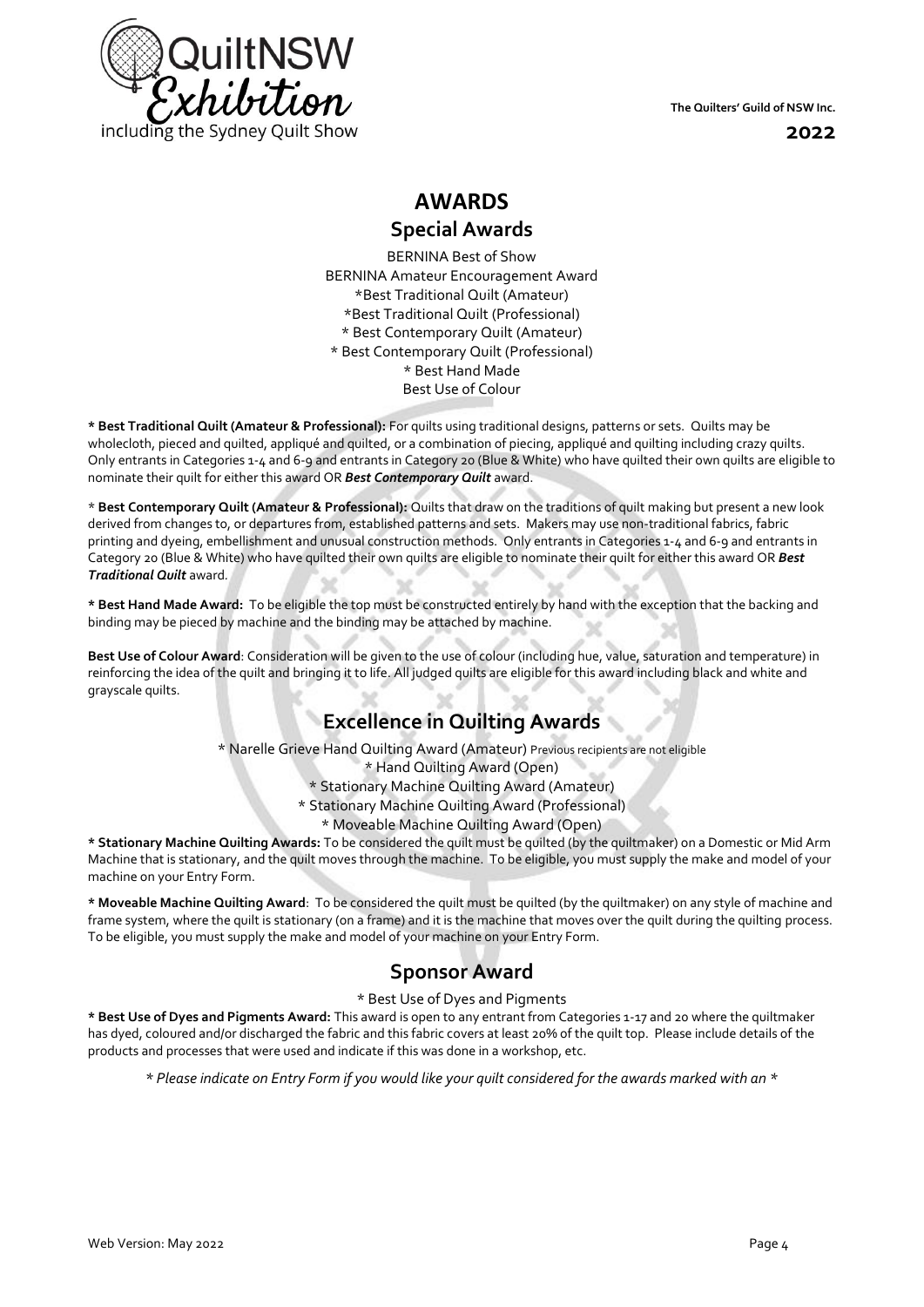

#### **CONDITIONS OF ENTRY**

- 1. Entry to exhibit a quilt in the QuiltNSW Exhibition (including the Sydney Quilt Show) is open only to financial members of QuiltNSW. The number of quilts is limited to 350 determined in accordance with Condition 5. The closing date for receipt of Entry Forms is 5.00pm on **Thursday 30 June 2022** (Sydney time). Submission is via the online entry form only. **Once an entry has been submitted; you cannot make changes to it.**
- 2. Written acceptance of your quilt will be dispatched by email by 15 August 2022. Delivery and return instructions will also be enclosed. All entries must be available in showready condition for the QuiltNSW Exhibition from 21-23 October 2022.
- 2A. QuiltNSW may cancel the QuiltNSW Exhibition 2022 (including the Sydney Quilt Show) at its absolute discretion provided that:
	- if the cancellation occurs before the quilts are received for judging, the entrant is entitled to a \$10 refund of the entry fee; and
	- if the cancellation occurs after the quilts are received for judging, no refunds are payable.
- 3. Quilts must be delivered to the entrant's designated Drop Off Volunteer by Wednesday 28 September 2022. After the QuiltNSW Exhibition, quilts must be collected within seven days.
- 4. Each entry must include:
	- A non-refundable entry fee of \$30 for one quilt or \$40 for two quilts (except for Junior Categories 18 & 19).
	- Quilt Details **and** one photograph (Condition 9).
	- Design source information and, if applicable, copyright permission (Conditions 27 - 29).
- 5. A maximum of two entries per entrant may be submitted however only one may be accepted. If more than 350 quilts are entered, the Exhibition Sub-Committee will determine the quilts to be accepted with priority given to first choice quilts. Please indicate your first preference on your Entry Form. The photograph detailed in Condition 9 may be important in this selection process. Acceptance of entry does not automatically guarantee display. If your second choice quilt is not accepted due to over-subscription of entries, you will be refunded \$10.
- 6. **Volunteering:** QuiltNSW is a volunteer run organisation. While volunteering is not mandatory in 2022, we still need the help of entrants to enable the running of the QuiltNSW Exhibition. Volunteers should expect to pay an entrance fee at Rosehill Gardens Racecourse. Please indicate your availability on the online Volunteer Form that will open in mid-August.
- 7. If your quilt is for display only (not to be judged), please indicate *Category '0' NOT TO BE JUDGED* on your entry form. The quilt must still conform to all necessary Conditions of Entry.
- 8. Categories may be further sub-divided at the discretion of the Committee and entries in Category 20 (Blue and White) that are quilted by another may be moved to Categories 5 and 10 in accordance with Condition 26. If the number of entries in any one category is low, the Committee may reduce the number of prizes to be awarded without notice.
- 9. All entries **must** include a good quality photograph showing the entire quilt top that must be complete at time of entry. The file size must be less than 4MB and, as much as possible, the file must be labelled LastnameInitial.jpg (e.g. JonesB1.jpg. (If you are using a mobile device, we will rename your images for you.)
- 10. Quilt dimensions must be stated in **centimetres**. Accurate measurement is essential. **Incorrectly measured quilts may not be hung.** Neither width nor length of any one quilt, or set of quilts together, may exceed 280cm. A set of quilts that form a unified piece may be considered as one entry. Only the front side of your quilt will be displayed.
- 11. All quilts **must** be provided with a sleeve sewn on the back (not pinned), with a minimum finished depth of 8cm. If the quilt is wider than 200cm, or is heavy, a 2.5cm to 5cm centre split in the hanging sleeve is required to allow extra support for the quilt and hanging rod. Instructions and diagram available on our website.
- 12. A quilt label stating the name and address of the entrant and the name of the quilt must be securely sewn onto the back of the quilt. Name and address of entrant must be clearly marked on the bag in which the quilt is sent. In addition, please ensure quilt labels and any references to the quiltmaker on the front of the quilt are hidden with a temporary cover.
- 13. All postage, if applicable, is at the entrant's expense. All quilts sent by mail and those that are to be returned by mail must include return postage (stamps or prepaid satchel) and packaging which meets with postal standards. QuiltNSW reserves the right to charge any member for such postage and packaging if it is not provided. Overseas entrants will be contacted directly regarding return postal arrangements.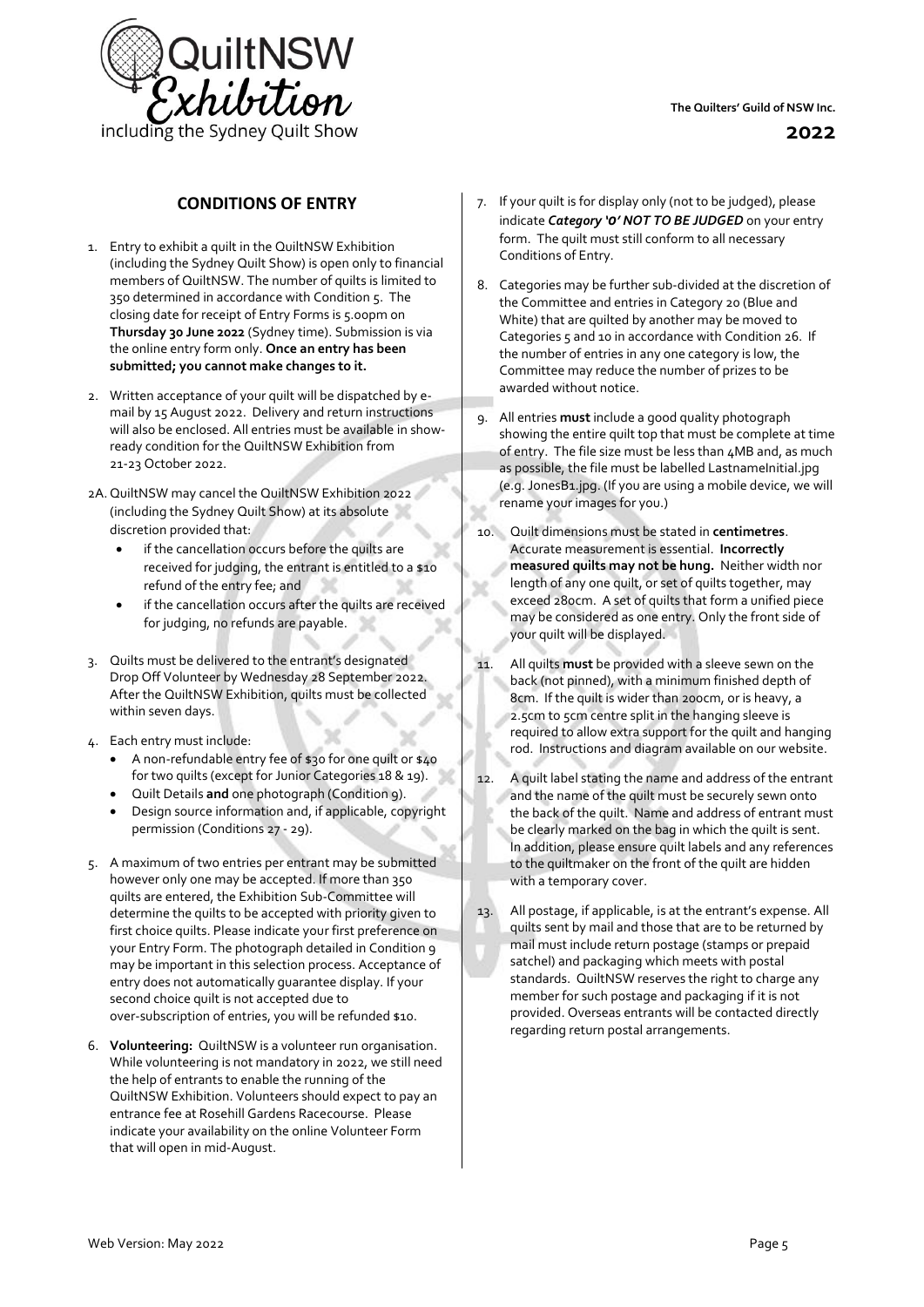

including the Sydney Quilt Show

- 14. Quilts are entered at your own risk and insurance is your responsibility. QuiltNSW does not take out exhibition insurance cover and quilts are not insured upon delivery to QuiltNSW or any Drop Off Volunteer. Neither QuiltNSW nor any QuiltNSW representative is liable for any loss, damage or destruction of exhibition items however such loss, damage or destruction is caused, including any negligent act or omission, fault or cause. Note: All quilts will be folded as part of the exhibition process.
- 15. The Judges' decision is **final** and no correspondence will be entered into.

## **Eligibility and Definitions**

- 16. For the QuiltNSW Exhibition, a quilt is considered to have at least 3 layers of fabric held together with stitching, except for:
	- Category 12 (*Coverlet (Open))*
	- Category 13 (*Art Quilt (Open))*
	- See definition for these categories.
- 17. The quilt must be the maker's own work including piecing, quilting and binding if entered under one name, except for Category 5 and Category 10 *(Entrant's Quilt Top Quilted by Another)* and Category 17 *(Group Collaborative Quilt)* and Category 20 *(Blue & White)*.
- 18. Junior Entrants the entry must be entirely the work of the junior entrant(s) unless entered in Category 5: (*Entrant's Quilt Quilted by Another)* (where the entrant's quilt top may be quilted by another QuiltNSW member). Junior entrants may enter Categories 18 and 19 as individuals, two-person collaborations or as a group.
- 19. If a quilt is entered by 2 persons in the *Two-Person Collaborative Quilt* category (Category 16), they must both be members of QuiltNSW, unless the second person has died or cannot be identified, and Condition 17 applies to them jointly. The entire quilt is judged as a joint entry and counts as 1 of 2 entries allowed for each person. The prize is awarded to both entrants together.
- 20. A group/collaborative (Category 17) quilt is made by three or more people. This includes friendship quilts. At least one person must be a member of QuiltNSW and the quilt entered under that member's name. Groups that hold group membership of QuiltNSW may enter the quilt under the group's name.
- 21. If you enter Category 5 or Category 10, (*Entrant's Quilt Top Quilted by Another)* or Category 20 (*Blue & White)* with your quilt top quilted by another, the quilter must be a financial member of QuiltNSW for the quilt to be accepted or eligible for a prize. The prize is awarded to the entrant, with the quilter being acknowledged. These categories are for quilts where any quilting is done by another person, whether or not payment is received. The quilting may have been done by hand, domestic sewing machine, frame-mounted machine, long-arm machine or computer aided stitching. The services of

#### **The Quilters' Guild of NSW Inc.**

the same quilter may be used by more than one entrant in these categories.

- 22. For the purposes of Category 15, a modern quilt must include one or more of the following characteristics: the use of bold colours and prints, high contrast and graphic areas of solid colour, improvisational piecing, minimalism, expansive negative space, asymmetry and alternate grid work. Also includes "Modern Traditionalism"; quilt designs incorporating the use of an identifiable traditional block pattern and updated by applying modern quilt characteristics such as alternate grid work, asymmetry, and negative space.
- 23. Each category is for individual entrants only, except for
	- Category 16 (*Two Person Collaborative Quilt),*
	- Category 17 (*Group/Collaborative Quilt (Open)*,
	- Category 18 (*Junior Member A)*
	- Category 19 (*Junior Member B)*.

The decision for the category entered is the sole responsibility of the maker/entrant.

- 24. Solely for the purposes of judging at this quilt show, a Professional Quiltmaker or Quilter is defined as someone who:
	- Has won Best of Show or has won 2 or more 1 st Prizes/Excellence in Quilting Awards in a 'major show'. *A 'major show' is a State/Territory Guild's judged exhibition or competition; or a National/ International judged exhibition or competition,* or
	- Has financial involvement, teaches or publishes in the field of quilting. *Including 5 magazine articles in one calendar year or a career total of 10 magazine articles,* or
	- Sells, designs or participates in making quilts for ongoing 'financial gain'.

*'Financial gain' is defined as any amount above the cost of creating the quilt, cost of creating any article, design, teaching aids including samples, notes and travelling expenses.*

The Committee has the final say in deciding an entrant's Amateur or Professional status. Having once exhibited as a Professional, Amateur status cannot be resumed.

25. Any exhibitor entering a winning quilt as an Amateur and who is found to be of Professional status will forfeit their award and prize, even after the event.